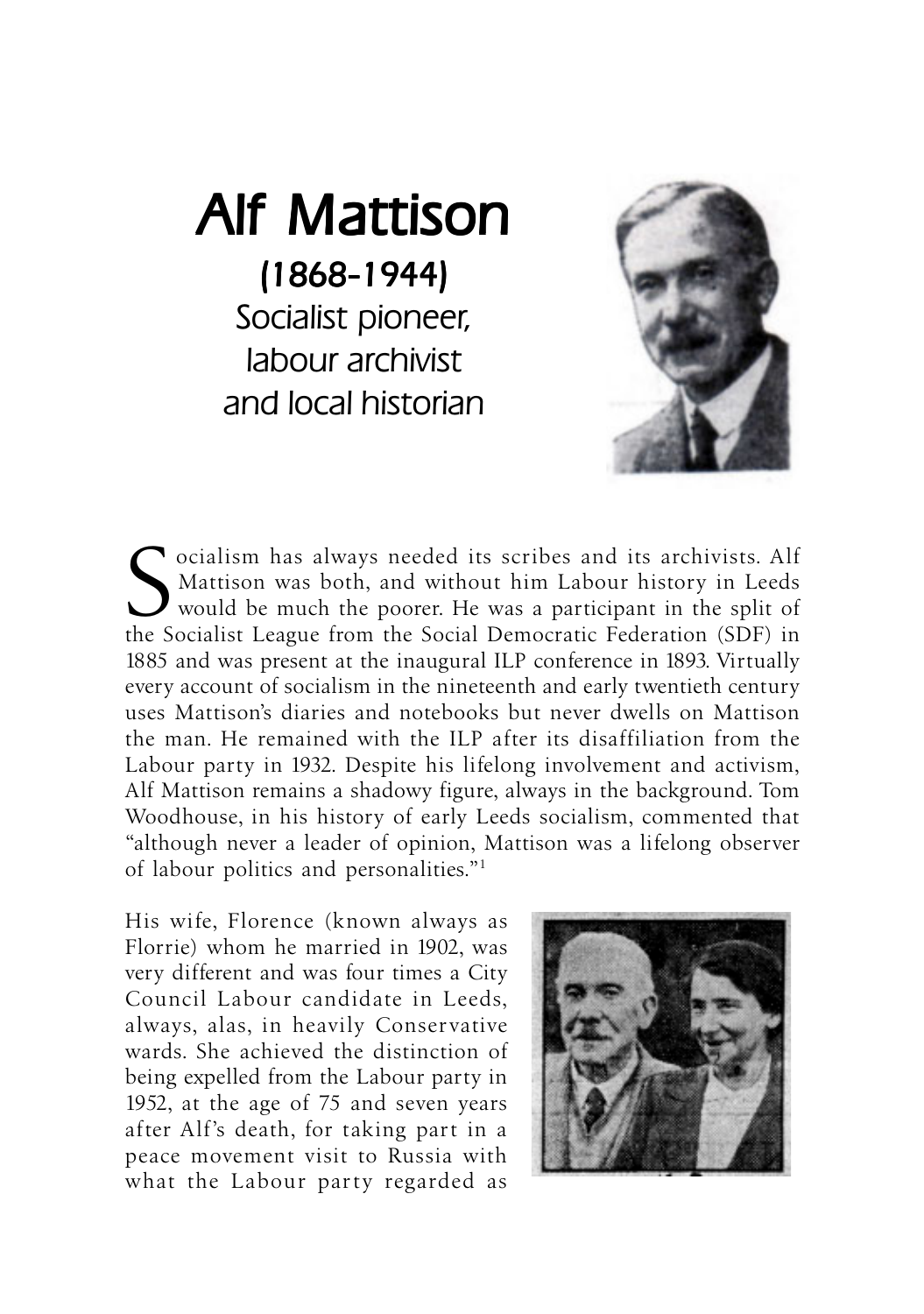largely a Soviet front organisation.<sup>2</sup> She protested that she had spent a lifetime working for peace and was not going to stop at the behest of the Labour party. Her final years were spent as a member of the Communist party after more than fifty years in the Labour party.

Alf, always 'Alf' and never 'Alfred', was born in Hunslet the son of a locomotive engineer and the grandson of the lockkeeper at Thwaite's Lock at nearby Rothwell. His mother was from Huddersfield where she had been in the textile trade. Alf was the third of eight children (one other child had died in infancy) and was the elder son. He attended the local Jack Lane School and, at the age of eleven, he began work as a half-timer in a wool mill. The whole family was squeezed into back-to-back houses until, in the mid-1880s, they were able to move to a through terrace, still in Hunslet. By this time Alf was apprenticed to the engineering trade at the same workplace as his father. His father died in 1890 but Alf remained an engineer for a further sixteen years until he became a clerk in the City's tramways department. Whilst at the Hunslet Engine Company he was part of a seven month lockout of engineering workers.

Mattison had an early experience of political activism when in December 1877, at the age of nine, he was present on Hunslet Moor when a crowd of 40,000 gathered to support and assist an agitator in the campaign to make the Middleton Railway remove a railway line laid across the moor, regarded as an infringement of the rights of the commoners.

A few years later, in 1881, an inquisitive teenage Mattison was on the edge of the huge crowd gathered to hear Gladstone speak at the Coloured Cloth Hall - roughly on the site of today's Leeds City Square - and managed to fall through the railings. He was then transported over the heads of the crowd to the front of the rally.

One Sunday afternoon early in 1886, walking through the centre of Leeds, Mattison arrived at Vicars Croft, a space by the central market noted for its open air speakers:

.... my attention was attracted by a pale but pleasant-featured young fellow, who in a clear voice was speaking to a motley crowd. After listening for a while I began to feel a strange sympathy with his remarks, and - what is more - a sudden liking for the speaker; and I remember how impatiently I waited for his reappearance on the following Sunday. A few months later and I joined "the feeble band, the few" and became a member of the Leeds branch of the Socialist League.<sup>3</sup>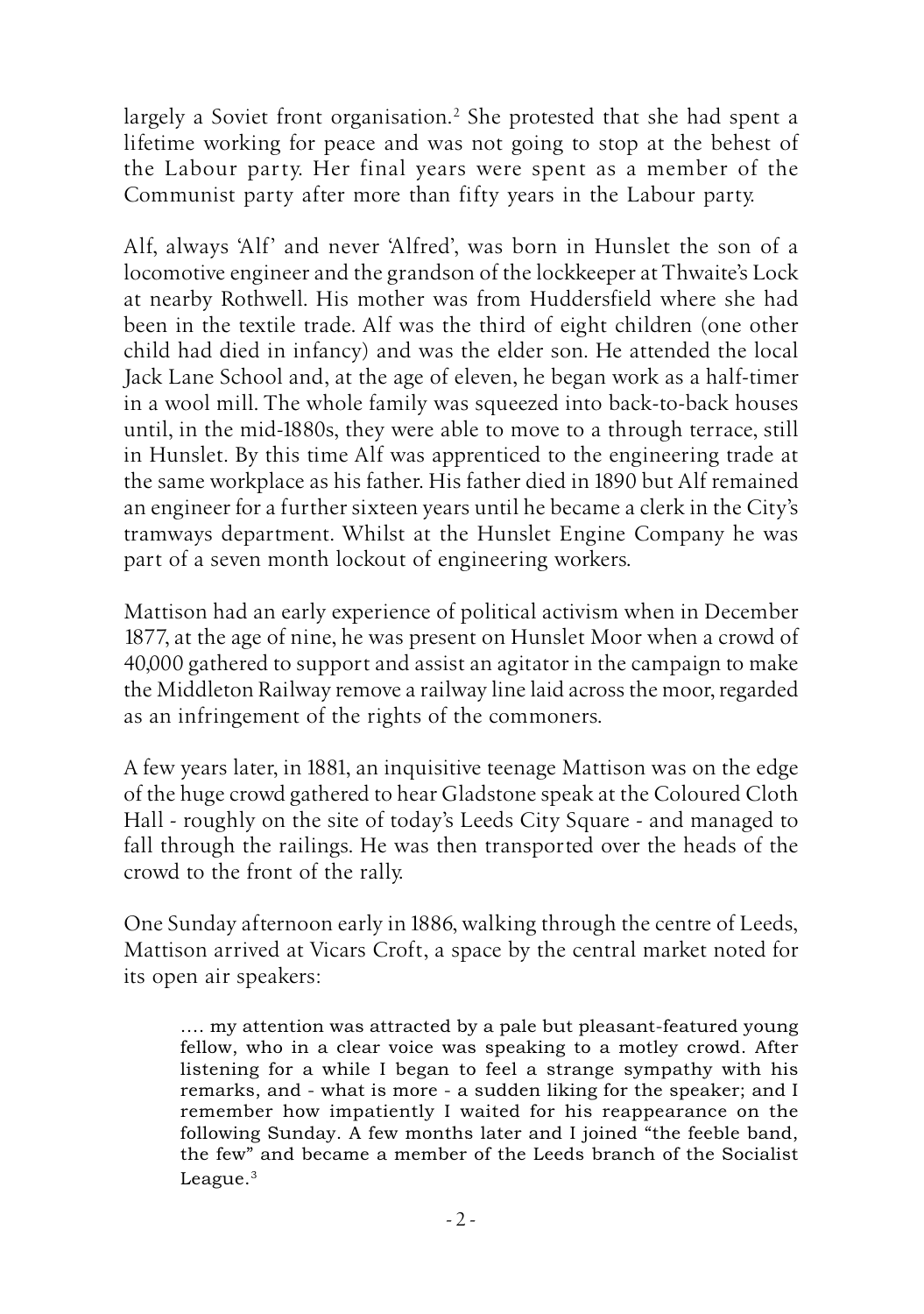The young man in question was Tom Maguire, a remarkable individual and a mythical figure in Leeds socialism. Only a couple of years older than Mattison, he had, entirely through his own reading, arrived at socialist views - and also at secularism. He eked out a living as a photographer's assistant but his main occupation was as a writer and poet for socialist journals and giving three open air lectures every Sunday, plus two or three others during the week. Having been attracted into politics by Tom Maguire, Mattison was one of the few



Leeds socialists who had no background in the Liberal party.

In 1884 Maguire had joined first Hyndman's Social Democratic Federation (SDF) and set up a branch in Leeds. Hyndman was too autocratic for many of his erstwhile followers and the Leeds party split from the SDF and, instead, Maguire set up a Leeds branch of the Socialist League, an organisation inspired by the socialist and somewhat mystical William Morris. All this is painstakingly recorded by Mattison, and the published histories duly follow and trace the evolution of socialism in Leeds - as if there was a large party. In fact, Mattison records that when they took stock of their Socialist League branch there were precisely eighteen of them. Florrie recalled later that around 1900 "there were not more than 100 to 150 avowed socialists" in the whole of Leeds.

Tom Maguire died of pneumonia in 1895 at the age of 29, in a house with no means of heating and without any real food. Mattison was one of the two comrades who had gone round to his house to find out why he had not turned up for a meeting. He records movingly in his diary the immediate efforts they made to secure fuel and food, but he continues:

It is to the everlasting regret of his friends that help and succour did not come to him sooner. The probability is that he might have been spared longer.<sup>4</sup>

Maguire's funeral was a remarkable event with four hundred mourners accompanying his coffin on foot from his home in Burmantofts, and a thousand present at the cemetery. Mattison was one of the speakers at the service. Maguire's death was a huge blow to the Leeds socialist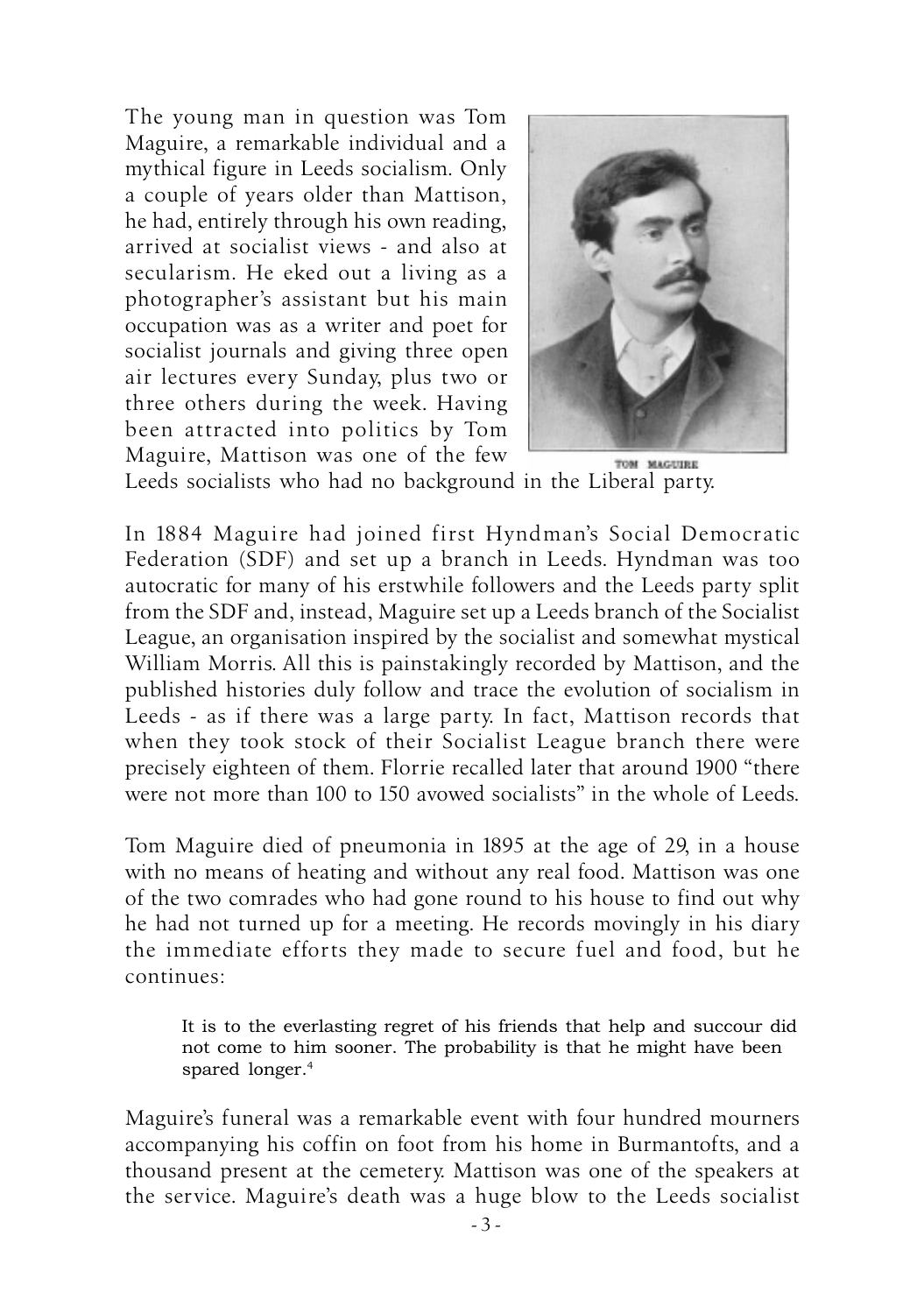movement and it made it vulnerable to the excessive influence of demagogues such as John Lincoln Mahon<sup>5.</sup> It was up to Mattison and a few others, such as fellow engineer, Arthur Shaw, to hold the group together.

Tom Maguire's early death certainly hit the Leeds socialist movement hard, although Edward Carpenter suggested that he was already becoming weary and even depressed by the slow rate of achievement and the tendency of the "Left" to split.<sup>6</sup>

Five years before Tom Maguire's death he and Mattison had been instrumental in providing the logistical underpinning to the organisation of the Leeds gasworkers who were fighting against the Liberal-controlled City Council's attempt to reduce their pay and increase their working hours. Throughout his life Mattison invariably took on the secretarial duties - and those of election agent - rather than being a "front line" activist. He clearly recognised that this was his metier and it was certainly vital to the work and was respected by his colleagues.

The 1890 gasworkers strike was a seminal event in Leeds political history which dealt a blow to the Liberal party which was eventually to prove fatal to

the chances of the Liberal party being able to retain its working class support. It also undermined the local Liberals' skilful agent and "fixer" John Shackleton Mathers who was remarkably influential in getting the Leeds Liberals to adopt Labour men as candidates and magistrates<sup>7</sup>. Hitherto the Liberal



dominated Trades Council had inhibited unskilled workers' unions joining, but the success of the strike now made that virtually impossible and the complexion of the Leeds Trades Council became definitively different, although the Lib-Labs - chiefly William Marston, Owen Connellan and John Judge - fought a rearguard action again the outright socialists such as Walt Wood, Alf Mattison and others.

Arthur Shaw, a fellow engineer at the Hunslet Engine Company with Mattison and the first ever publicly elected Labour representative when he won an election to the Board of Guardians in 1895, wrote about his "conversion" to socialism:

Previous to 1890 I had worked with ardour and perseverance for the success of the Liberal Party in Leeds, believing them to be the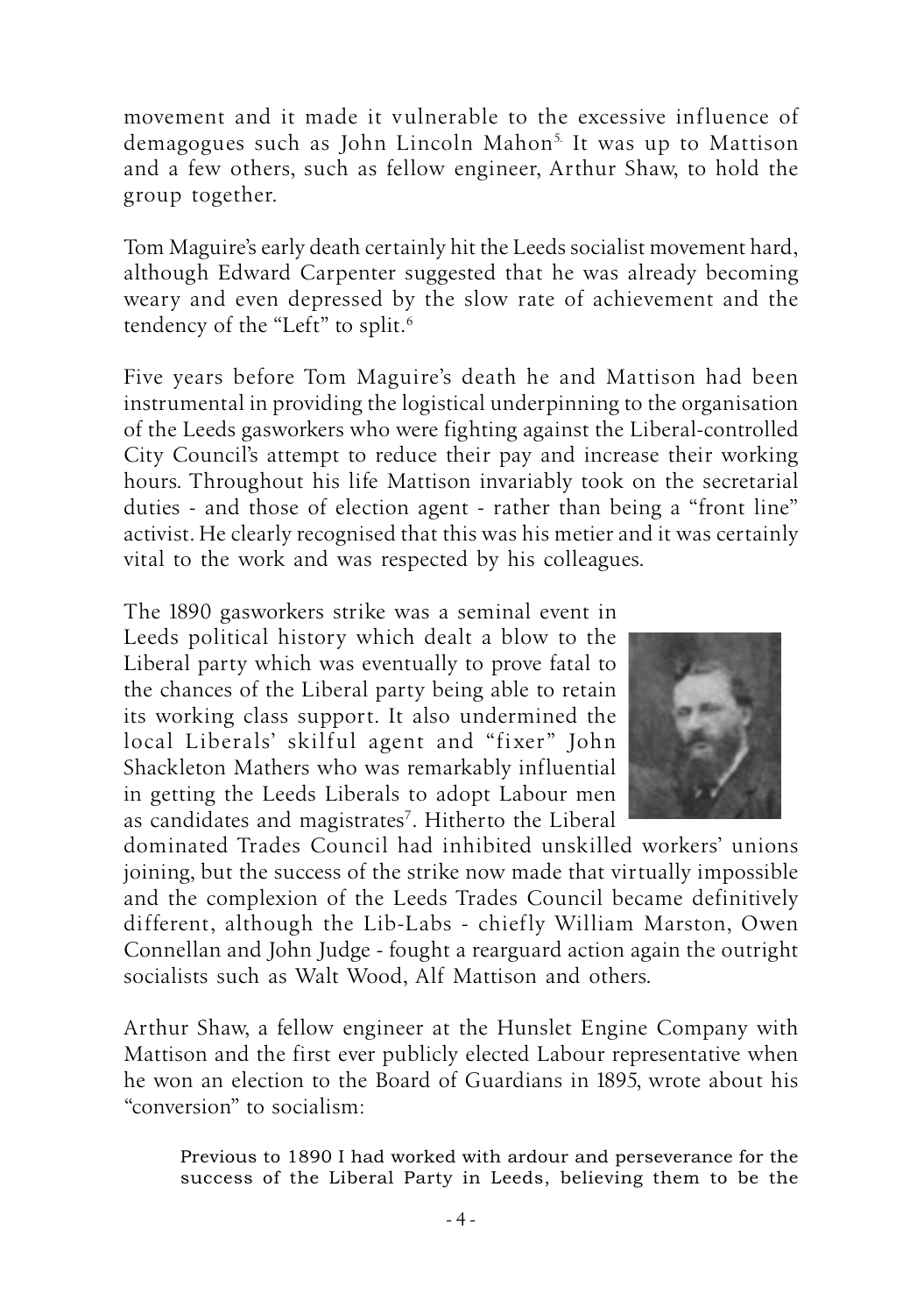friends of the workers. We had just returned, for the South Ward of Leeds, a Liberal Councillor, a professed friend of Labour, when the gasworkers justly demanded an Eight Hours Day. To this demand my friends the Liberals opposed a strenuous resistance, as a proof of their friendship, and imported into the town the scum of labour from all parts of England. My particular friend of the South Ward [Cllr J Hunt] entertained them at the Town Hall with "Britons never shall be slaves". Other Liberals provided



them with beer and tobacco, while at the same time the Leeds gasworkers were provided with military, as another mark of Liberal friendship. This decided me. I vowed I would never again assist either of the Political Parties, and every day I become more convinced that my course was right. $8$ 

Tom Maguire saw the strike not just as a fight for a just settlement for the workers but also as a struggle between the Liberals and Labour for the political and electoral adherence of the workers. He made this point directly to the workers:

They were gathered together to try to show the Leeds Gas Committee that the Leeds people were their masters .... if they (the Gas Committee) persisted in the course they had adopted nothing was more certain than that the LIBERAL PARTY OF THIS TOWN would get such a knockdown blow as they would never recover from.<sup>9</sup>

The gasworkers had suffered reverses before Leeds and it was vital for the union's future that the outcome in Leeds was different. Maguire chaired, and Mattison acted as secretary of the embryo union branch in Leeds and ensured that it was efficiently run. They were crucial, together with Tom Paylor, for ensuring solidarity and for balancing the tactics between militancy and retaining public sympathy, but it was the ineptitude of the Liberal council leaders - largely moribund after being in control of the municipality for fifty five years - that handed the workers an important success. The council backed down and the strikers were reinstated with their previous pay and conditions restored. Once again Mattison had been a key figure in the co-ordination and administration of a socialist campaign.

Mattison invited the London dockers' leader, Will Thorne, to come to Leeds to speak for the strikers. Alf Mattison went to the railway station to meet his London train but somehow missed him. Mattison went home to await the next train only to find that Thorne had made his own way there. Mattison's mother said to him, "There's a strange looking rough man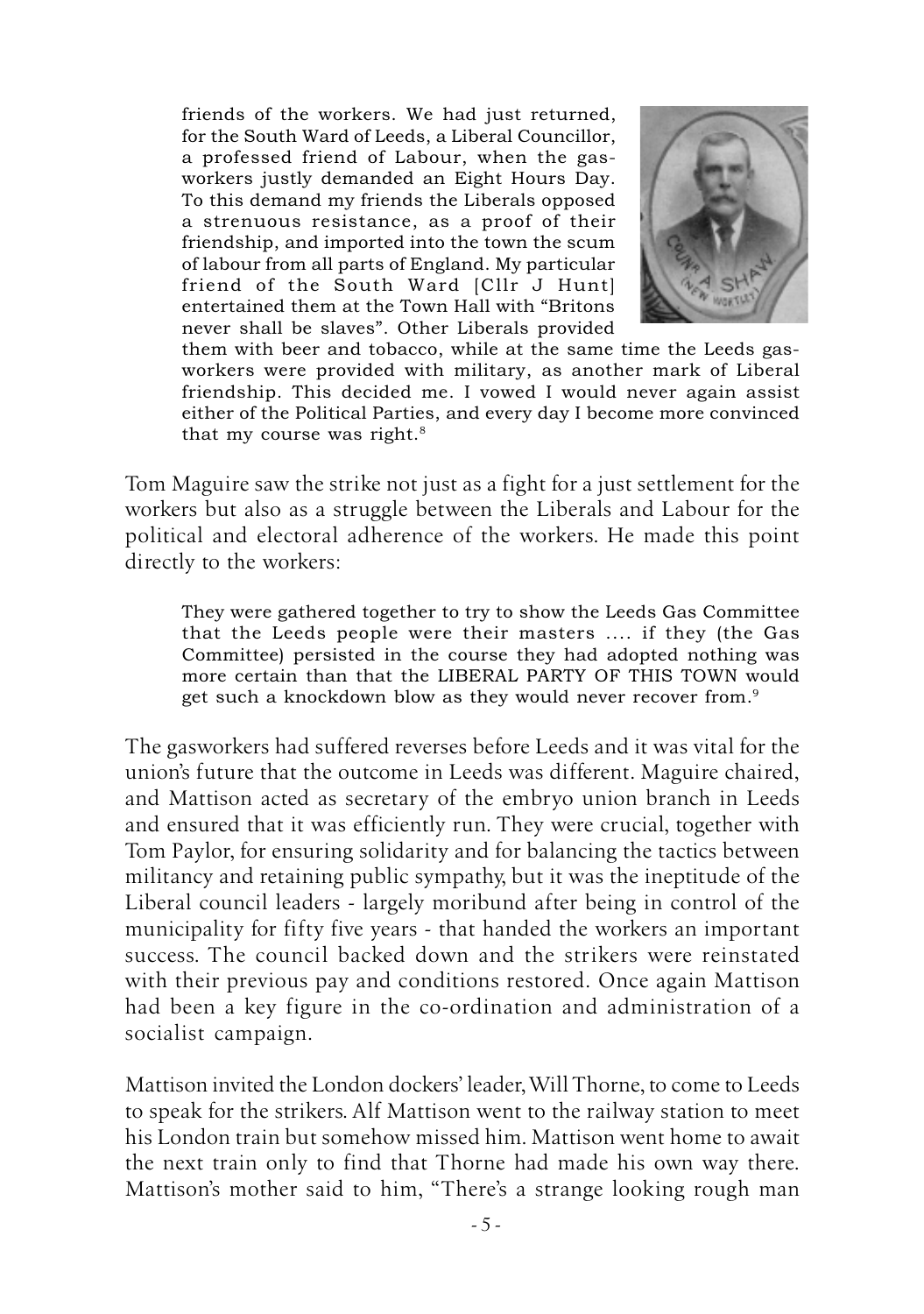waiting for you in the sitting room. I can't tell a word he says. I don't know where you pick up your friends"! She was amazed to learn some years later that this "rough man" had been elected as an MP.

Meanwhile the battle was continuing between the two factions within the Leeds Trades Council - the pro-Liberal gradualists under William Marston, Owen Connellan and John Judge, versus the outright socialists with Walt Wood, Alf Mattison and others. Outside of this internal struggle, John Shackleton Mathers, with local MP Herbert Gladstone's help, was trying to seduce Labour worthies with Liberal nominations for council seats and for the magistracy. Mathers' efforts helped to stave off the first Labour success in Leeds until 1903 (compared to 1892 in Bradford) and Labour control of the council until 1928 (compared to 1919 in Bradford).

The young Alf Mattison's scholarly talents within the Labour Movement had been noted and he was regularly invited to spend time with a fascinating quartet of fairly rich middle-class intellectual socialists. If Tom Maguire was his inspiration, his guru was Edward Carpenter and his mentors were Isabella Ford, John Lister and Charles Oates. The latter four were all technically single people, though Carpenter had a long term partner, one George Merrill. Carpenter remained a lifelong friend and there is a largely unmined trove of correspondence between them. Lister and Oates clearly enjoyed Mattison's company and, from Mattison's diaries, this was reciprocated. All four of them had large houses, two of them in Leeds, one in the Peak District and the fourth on the outskirts of Halifax, and they all invited Mattison to stay with them. Both Lister and Oates also took Mattison on extended foreign tours.

In December 1898 John Lister took Alf to France and they were away together for ten weeks. They spent time in Paris of which Alf wrote:

We went to the Casino. Of this place I cannot say anything edifying. There were certainly a numerous throng of beautiful (?) Female tigers about! Saw what seemed to be a pitiable exhibition - something in the nature of what is called a "can-can" dance by slightly dressed women.<sup>10</sup>

For what it matters, there have been lingering views that Mattison was also homosexual, and it might be significant that he did not marry until he was aged 33, and remained childless, but this is merely circumstantial. There is no hint, even veiled, in his papers that he pondered this. Rather, a certain naïvety and gratitude towards his older and more middle-class benefactors is apparent.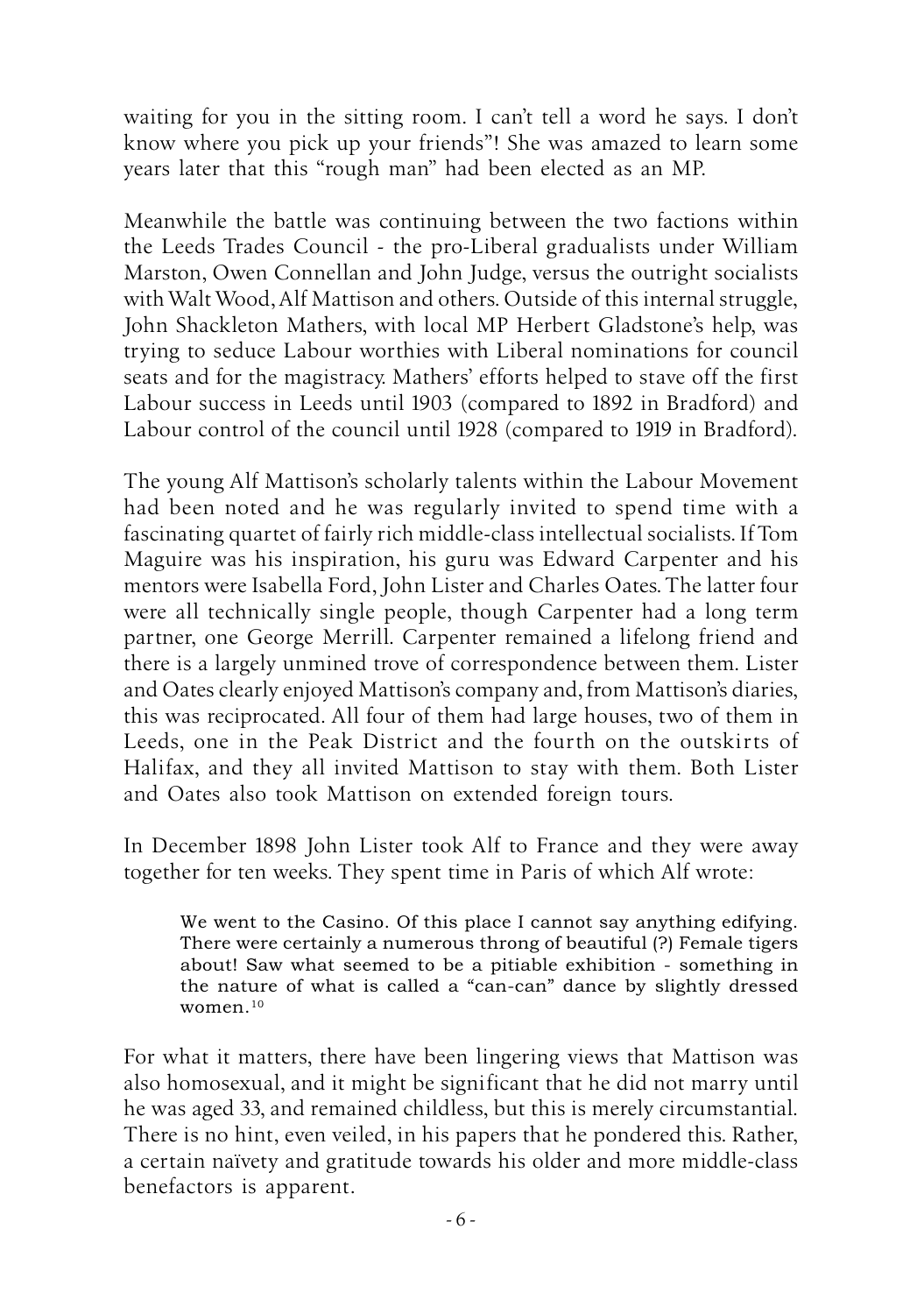A different but also highly respected socialist friend, although many miles away in South Africa, was Olive Schreiner whom he first met at Edward Carpenter's house at Millthorpe, where Mattison says that he and Olive spent a lot of time together and were very "chummy". Schreiner was a lifelong freethinker and socialist who bravely opposed the discrimination against South Africa's black population. Despite being married, she was a consistent and intimate correspondent of Alf's, calling him "Mattie".



**ALFRED MATTISON** 

After the 1890 gasworkers' action, the next crucial date was 1893 and the formation of the national Independent Labour Party (ILP). In 1892 Maguire, Mattison and Mahon had begun to form Leeds ILP branches and Leeds sent seven delegates - out of a total of 122 - to the inaugural ILP conference in Bradford a year later. Tom Maguire, John Lincoln Mahon and Alf Mattison remained well known, and a fourth, Frederick Marles crops up later, but the remaining three are - to me at least - unknown. Odd for individuals attending such a significant national conference. It is interesting that in a 1926 interview Mattison chooses his words carefully, saying that he was the only Leeds delegate, "still alive or active".<sup>11</sup> The first National Council of the ILP included Mattison's friend, John Lister, as Treasurer; no doubt his own resources were useful in keeping the party afloat.

Typically Mattison did not speak in the debates at Bradford; the Leeds delegates leaving this task mainly to Mahon, who, for once, kept largely to the consensus view agreed in Leeds. Mahon was a very complex man. He shifted his political position within the labour movement from left to right - and back again! He argued that the reason for this was his overriding aim of securing unity in the movement - which was strange coming from a man whose argumentative and fierce personality was highly divisive. He was put forward as the ILP candidate for a parliamentary by-election in South Leeds in 1892 but the Lord Mayor declared that his nomination papers were not in order and he was disqualified from standing.<sup>12</sup>

It is interesting that the modest circumstances of local ILP officers did not inhibit them from offering hospitality to ILP leaders and from it being accepted. Keir Hardie was just one ILP leader who visited Mattison's home and who thereafter always asked Mattison how his mother was whenever they met or corresponded.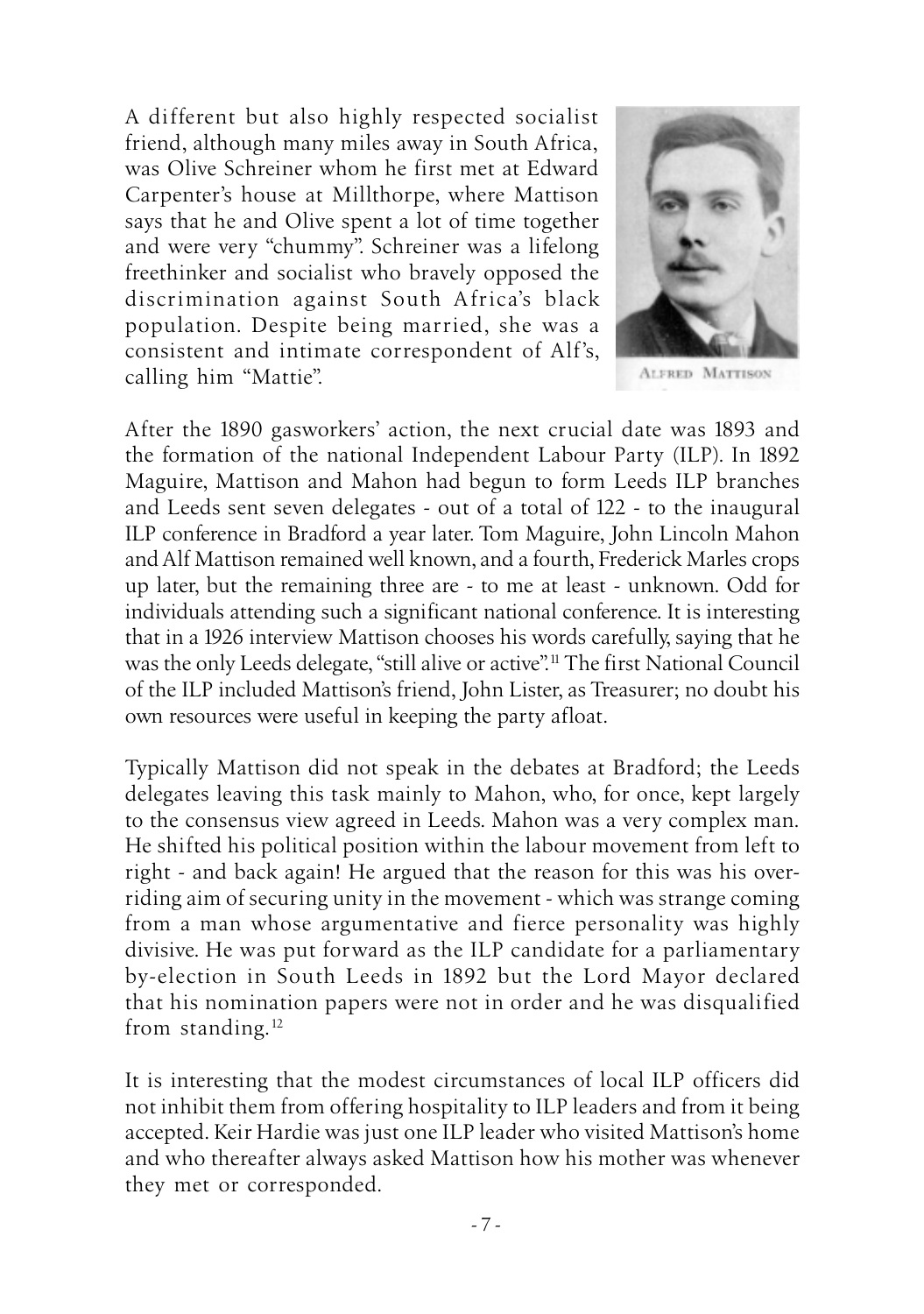Local ILP activities continued in Leeds and Mattison was involved in the candidature of his work mate and friend, Arthur Shaw, in the Leeds South constituency in 1895, although it was the poorest ILP result in Yorkshire. Mattison was also the hon. secretary of the local Fabian Society group and was involved with the Labour Church group in the city. Mattison records in his notebook that, "faithful Tom Duncan was the mainspring of the Labour church here." This is the same Tom Duncan, a manager in the Pygmalion department store, who was described by the Leeds suffragette activist, Mary Gawthorpe, as "our Keir Hardie"<sup>13</sup> and who, in 1919, become Labour's first Lord Mayor. At one Labour Church meeting Mattison recalls that they sang a William Morris song which concludes "Tis the people marching on," but he comments, "but I'm afraid the people - other than ourselves - were very slow in joining the march"! It was at the Labour Church that he met his wife, Florence Foulds, and her sister Emily. Florrie was eleven years younger than Alf and always emphasised that she had been a member there since 1897 and that she was a socialist before she met Alf. She was a tailor's machinist by trade.

By the turn of the century, the ILP had become part of the wider alliance that made up the Labour Representation Committee (LRC) and, although there were still elements of Lib-Labbery in the craft unions, the struggle for control within the Leeds Trades Council had been largely won by the development of the unions representing unskilled workers and their representation on the Trades Council. Also Mathers had died in 1899 and there was no Liberal successor as the "fixer" who saw the dangers so clearly and who had his organisational skills.

From 1900 the ILP was subsumed for electoral purposes in the Labour Representation Council (LRC) and Labour candidates began to be successful in Leeds from 1903 - significantly a decade later than in Bradford - and the Labour movement was at last basically united, with only occasional flurries from other groups, such as the SDF in Armley in 1909 when Bert Killip stood and, though polling only 168 votes, deprived the furious retiring Labour candidate, Owen Connellan, of his seat. By 1913 Labour had more elected city councillors than the Liberals, although the latter's over-representation in Aldermanic seats - indirectly elected for six years as opposed to the councillor's three - masked Labour's huge electoral improvement.

The debate on the rapid decline in the Liberal electoral performance between 1910 and 1922, and its replacement by the Labour party, has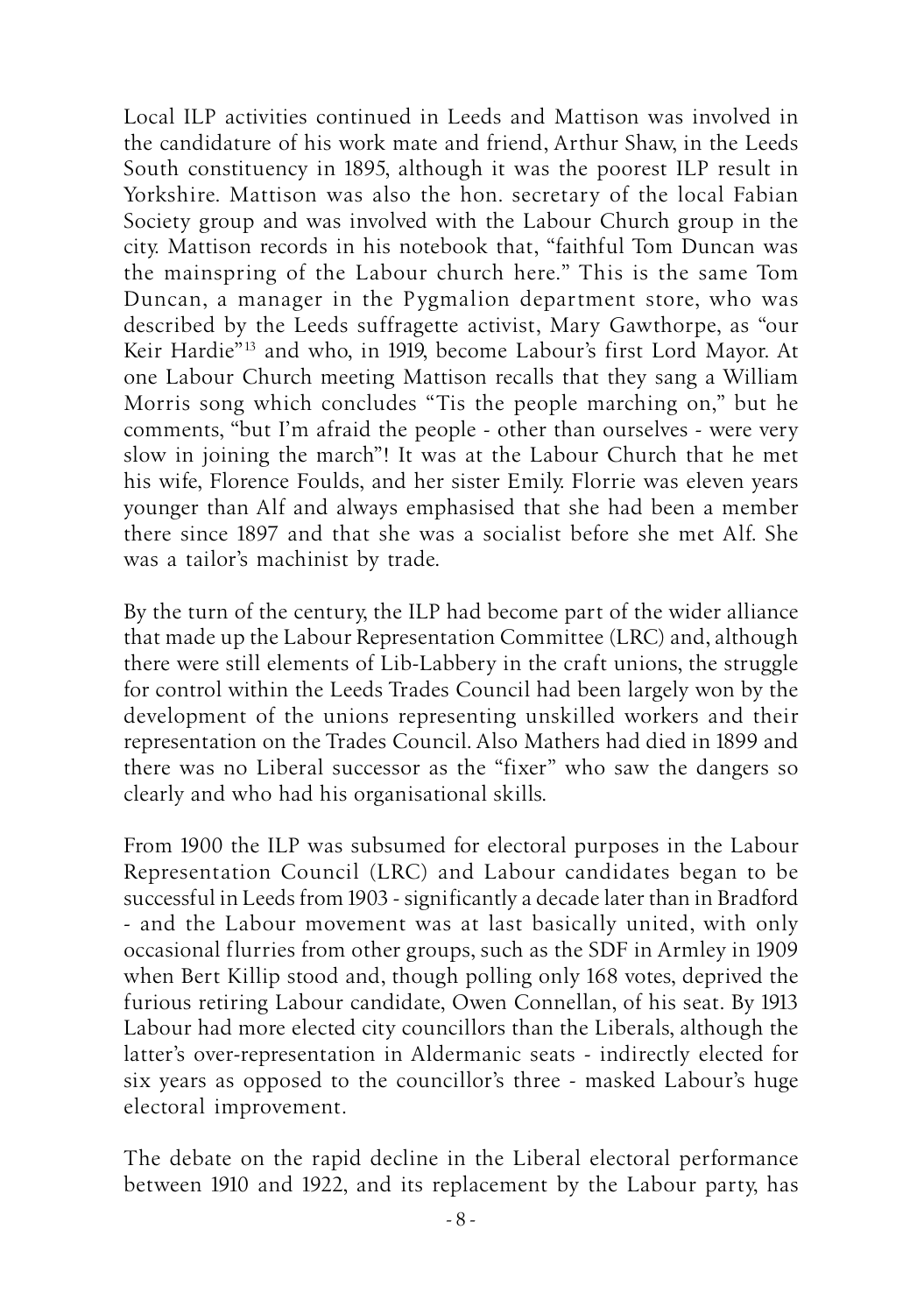been pursued since the mid-1930s but in looking at Leeds during Alf Mattison's early political life, one is struck by the very different social backgrounds of the two parties. Even though there were obvious exceptions in each of the two parties - ie some Quakers - and some key people who could intellectually accommodate the political developments, ie Frederick Spark, it is hard to imagine the party of Sir James Kitson, Sir Peter Fairburn and Sir John Barran being instinctively comfortable with the party of Tom Maguire, Walt Wood and Tom Duncan. The division on the Labour left between those who would pursue a "class war" and those who believed in socialism's intellectual superiority - with Maguire and Mattison amongst the latter - was selfperpetuating on both sides.

Parliamentary progress was slower and Labour's first general election success in Leeds - James O'Grady in East Leeds in 1906 - came in a straight fight, courtesy of the secret Macdonald-Gladstone pact, which engineered 52 such straight fights between Liberal or Labour candidates and the Conservatives, including O'Grady, and recriprocal straight fights for Liberals, such as Herbert Gladstone in Leeds. <sup>14</sup> Typically, Mattison's role was as the agent for Arthur Fox who finished second to the Liberal in South Leeds.

By this time Mattison's other great interest, local history, was taking an increasing amount of his time. This passion was evident as early as 1897 when he was giving talks in Hunslet, but it had developed rapidly and he records a total of thirty-five lectures in 1905. He still maintained his open affiliation to the ILP - he was a lifelong member, including after the

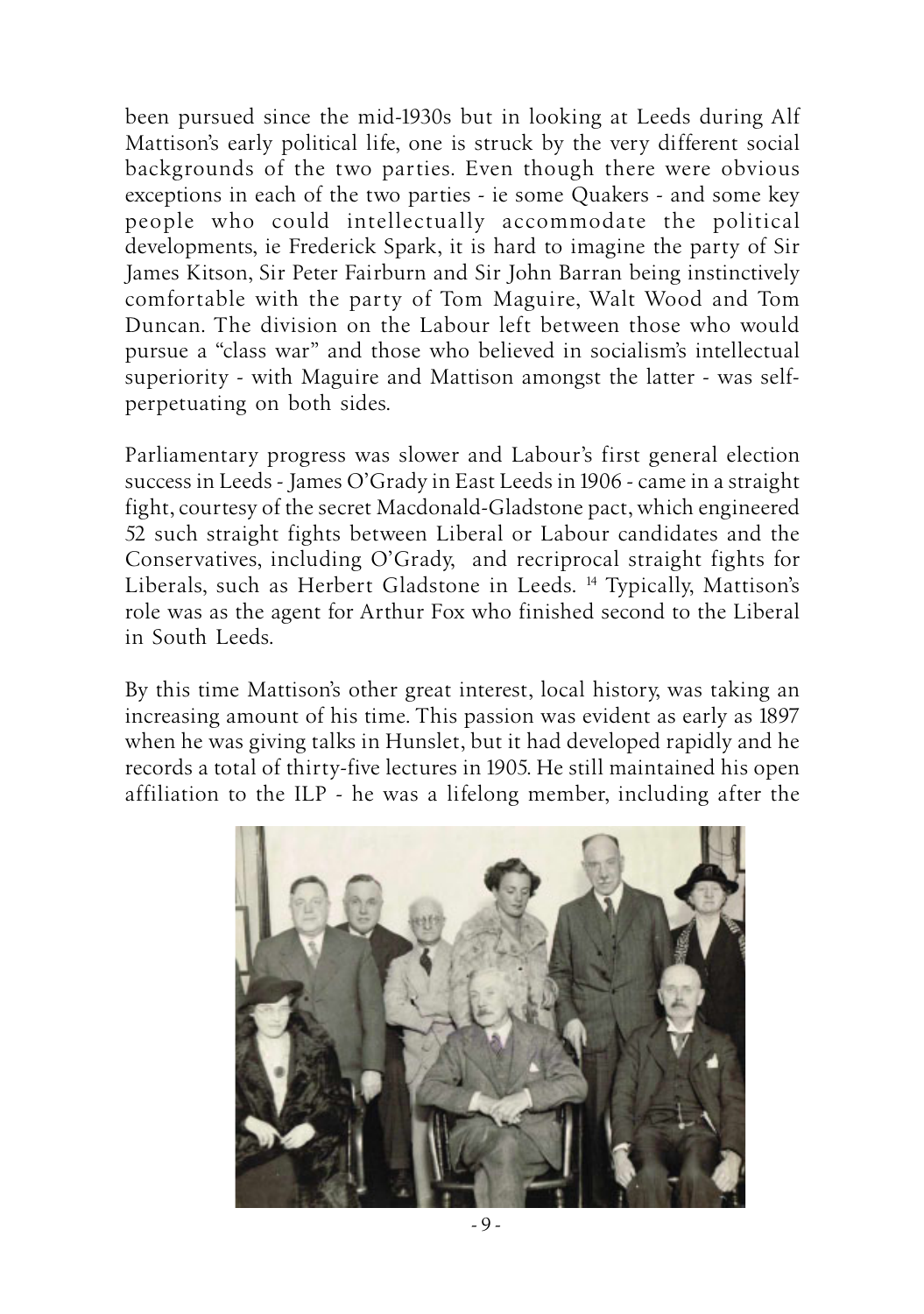disaffiliation from the Labour party in 1932 - but he no longer took on official positions. In 1908 he published a book, The Romance of Old Leeds, with the journalist Walter Deakins, and with photographs by Mattison himself. He was in great demand as a lecturer and feature article writer and became a committee member of the prestigious local history group, the Thoresby Society, in 1908.

Given his interest in local history it is not surprising that Alf took a leading role in the campaign to erect a commemorative tablet to Phil May (1864- 1903), the celebrated Leeds caricaturist, known from his work on Punch magazine as "the father of caricature." May always had an affection for the poor and the underdog and many of his cartoons showed street urchins or working people - usually with them getting the better of the aristocracy. Mattison's committee succeeded in raising the money for a tablet on his former home in Wallace Street, New Wortley, and, following the demolition of the street forty years later, it was placed in the Central Art Gallery.

In July 1917 there took place in the Coliseum in Leeds a remarkable Peace Convention called by a joint committee of the Labour party and the British Socialist Party to celebrate the first Russian revolution and to call for action to emulate it in Britain. Alf records that:

I just dropped in as Ramsay Macdonald was speaking. The place was packed and the atmosphere charged with the greatest enthusiam. I went to the evening meeting. It was a gigantic affair - packed in every part - there would be close on 3,000 of an audience.<sup>15</sup>

Mattison regularly wrote and lectured on Leeds Labour history<sup>16</sup> and was very jealous of his role in the formative years. When John Badlay, a somewhat theatrical early Labour Councillor, asserted that he had been involved "from the beginning", Mattison quickly contradicted this, saying that Badlay had "only" been active from 1895. In addition to all his notebooks and press clipping files, Mattison did a great service to Labour historians by maintaining an archive of leaflets and flyers throughout his political career. In September 1929 Edward Brotherton bought the whole collection with a view it being housed in the Leeds University library that bears his name. It is a very valuable source of ILP and other Labour movement material today. Perhaps typically, Florence gave Alf's diaries and remaining papers to the Leeds public library rather than to the University.

It is clear that Mattison maintained his contacts with his old friends, including Ramsay Macdonald (and Philip Snowden) even after the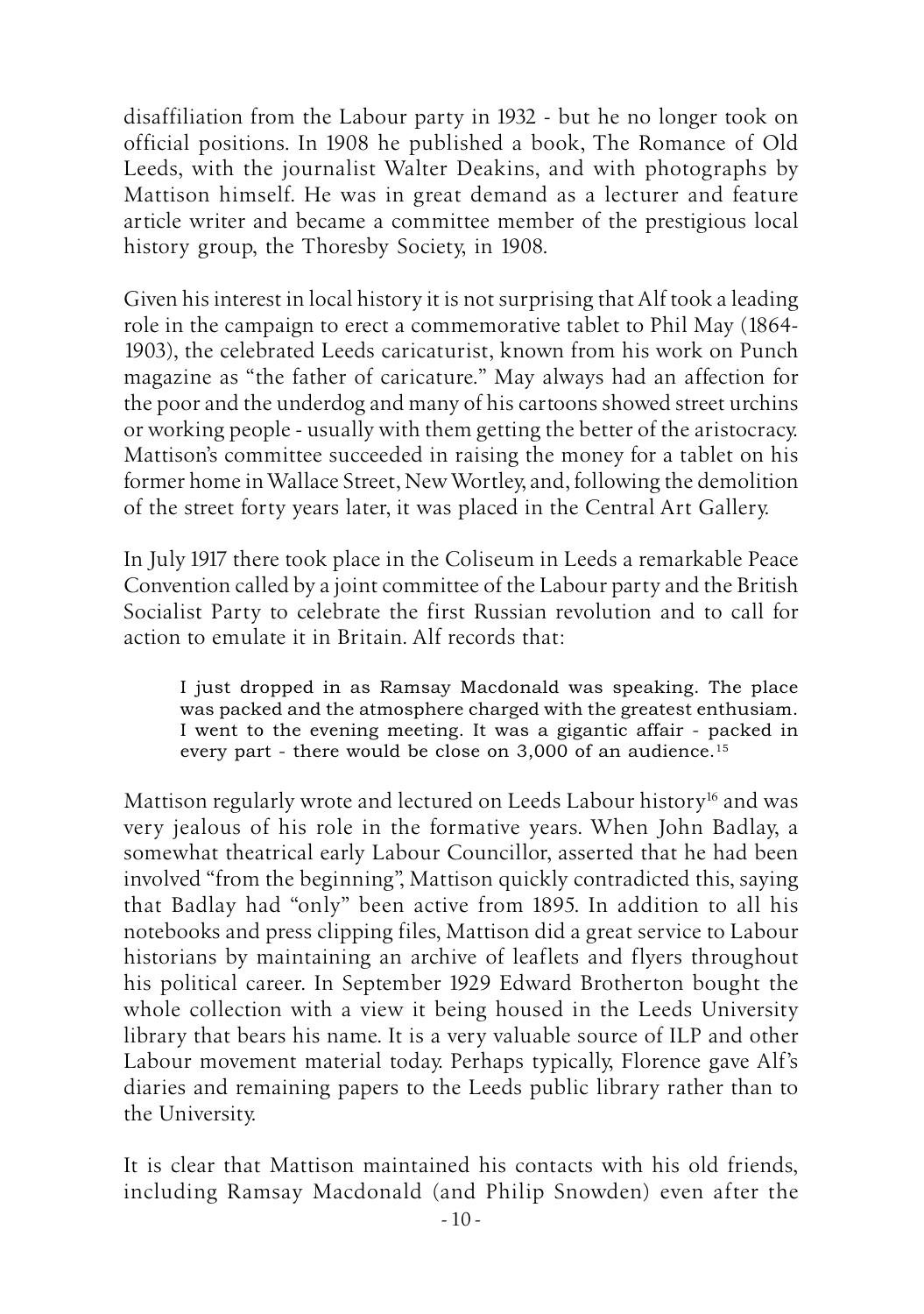formation of the National Government in 1931. He wrote in his diary that, "Though he was guilty he cannot question his integrity."

He became increasingly deaf and his death came at the age of 76, on 9 September 1944, when he was knocked down by a tram in Chapeltown Road, on the approach into the centre of Leeds. From the evidence it seems that he did not hear the tram approaching and a witness stated that he was crossing the road, "in a somewhat absent minded manner not looking to right or left."<sup>17</sup>

Alf Mattison was an unusual politician. He was a a loyal and dedicated socialist but a reluctant activist. We know that he was immensely loyal and that he spoke on behalf of the cause in the local parks throughout his life but his great, and more congenially personal, contribution was as the movement's "squirrel", maintaining an invaluable record of the history of socialism in one major city. Alongside this he was an inveterate gatherer of photographs and material on Leeds generally. He was a Leeds man, not particularly interested in the national scene – his name appears just three times in the "Reformers' Year Book" list of contacts<sup>18</sup> – but he certainly deserves to be given flesh and blood rather than being consigned to reference footnotes in histories of the Labour movement.

## Notes:

- 1 Nourishing the Liberty Tree Liberals and Labour in Leeds, 1880-1914, Tom Woodhouse, Keele University Press, 1996.
- 2 See A veteran's voice for peace, Florence Mattison, Labour Monthly, August 1953
- 3 Tom Maguire A Remembrance, Labour Press Society, 1895
- 4 Entry for 8 March 1895, The Mattison Papers, Special Collection, The Brotherton Library, Leeds
- 5 For Mahon see his entry in Volume 3 of Biographical Dictionary of Modern British Radicals, ed J O Baylen and N J Grossman, Harvester Press, 1988.
- 6 Tom Maguire ibid
- 7 See, for instance, his remarkable statement to local Liberal MP Herbert Gladstone shortly before the gasworkers' action, quoted page 26 of Nourishing the Liberty Tree, Liberals and Labour in Leeds, 1880-1914, Tom Woodhouse, Keele University Press, 1986.
- 8 Why I joined the Independent Labour Party, ed Joseph Clayton, 1895.
- 9 Leeds Evening Express, 30 June 1890, emphasis in original. In the end Councillor Fred Spark, editor of the Express, was the only leading Liberal to support the workers.